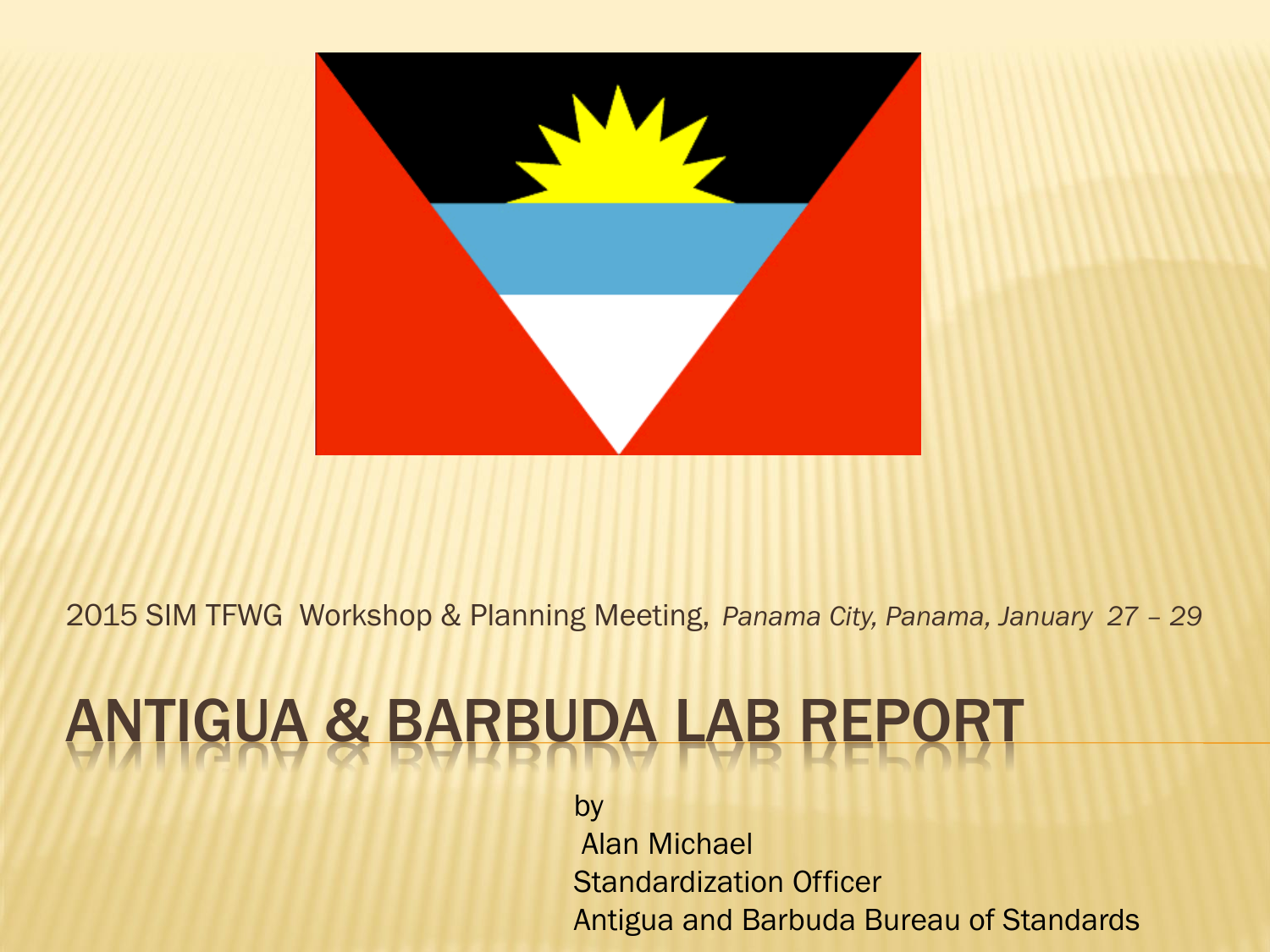

### Antigua & Barbuda – Basic Info

### Antigua & Barbuda Bureau of Standards

## A & B Time & Frequency Metrology Status

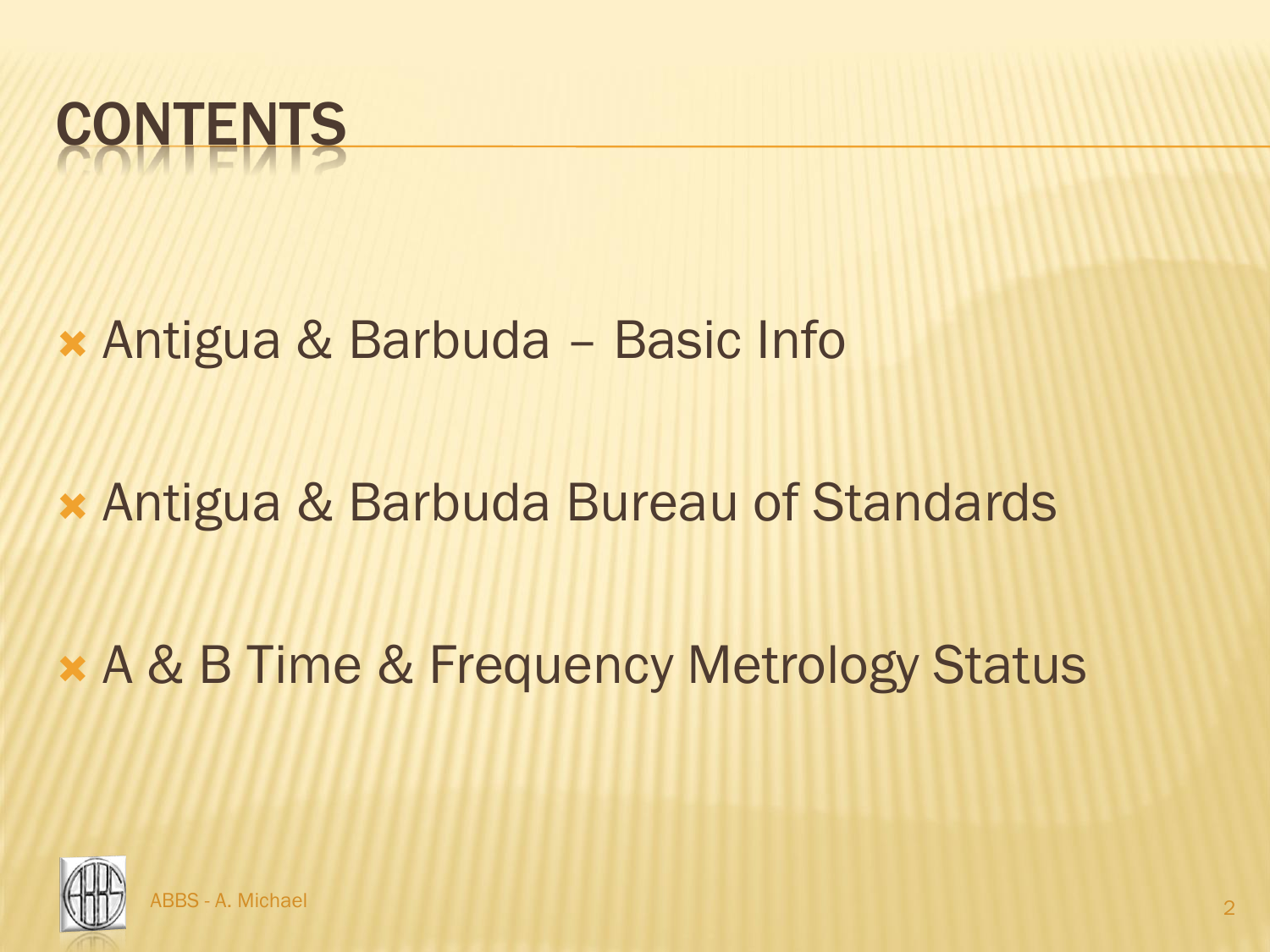## ANTIGUA & BARBUDA – BASIC INFO



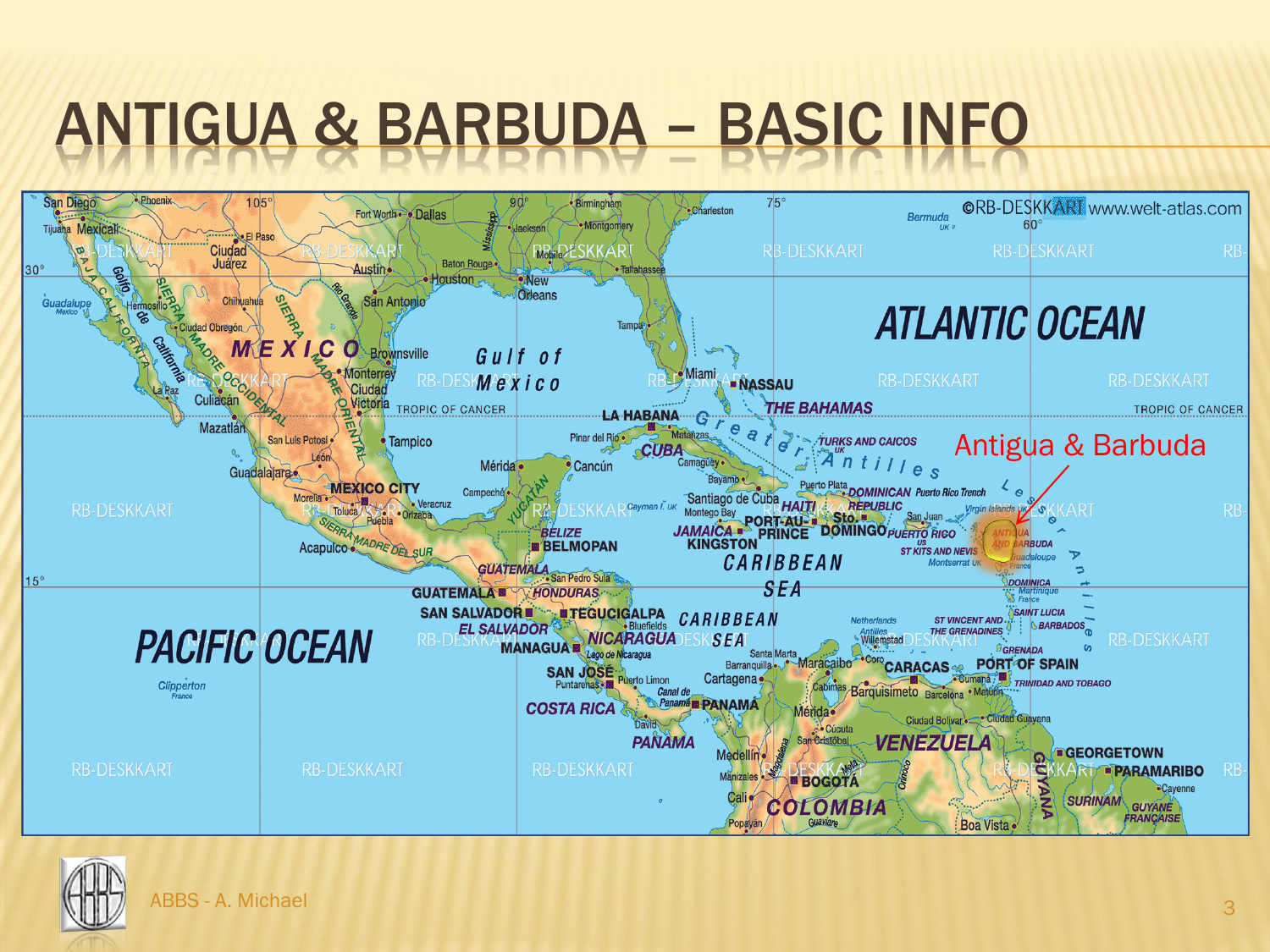## ANTIGUA & BARBUDA – BASIC INFO



279.72 sq km (108 sq miles) 160.58 sq km (62 sq miles)



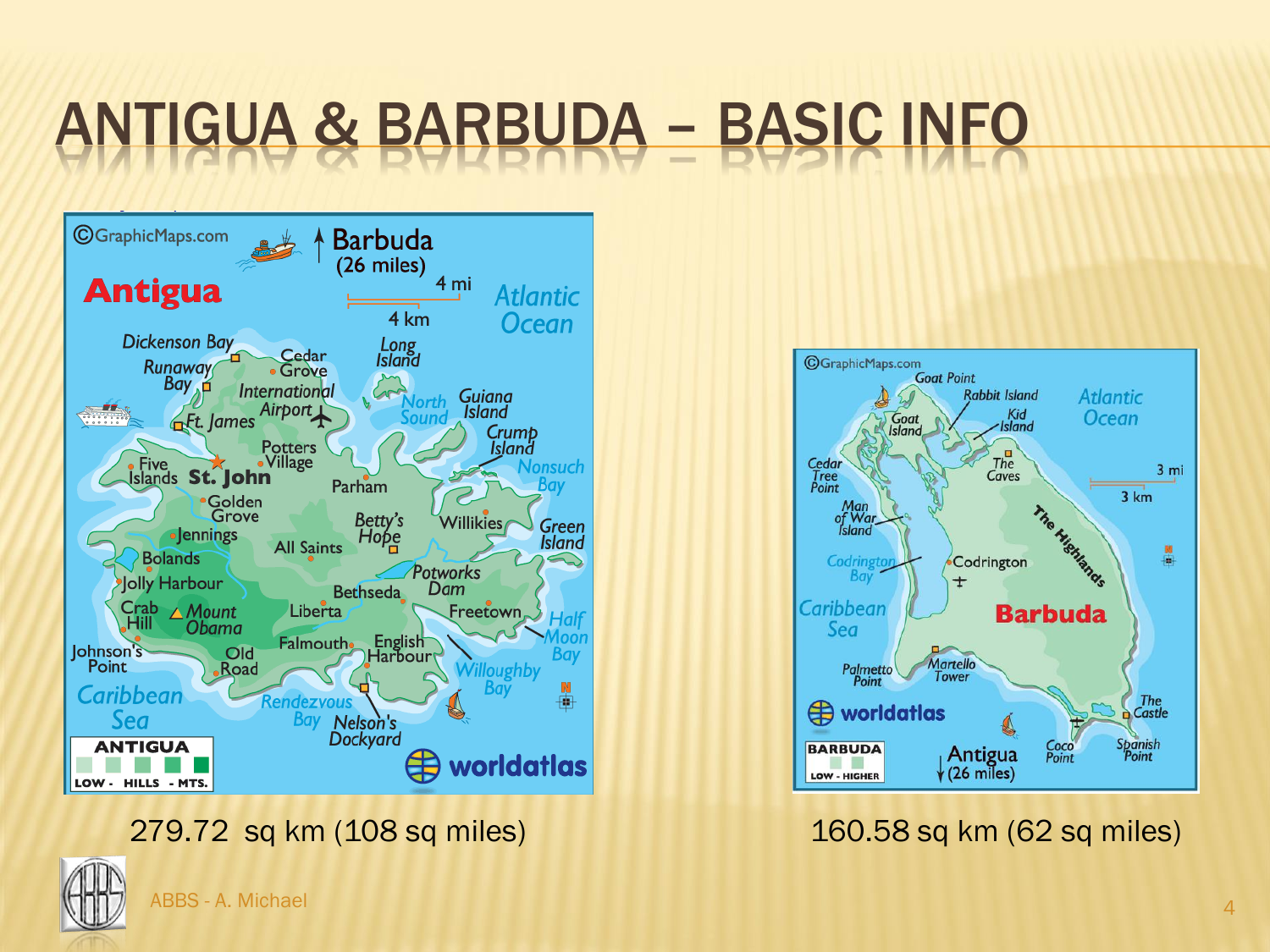## ANTIGUA & BARBUDA – BASIC INFO

- Population 90,000 approx. (2011 census)
- Official Language English
- Exports petroleum products, bedding, handicrafts, electronic components, transport equipment, food & live animals
- \* Industries tourism, construction, light manufacturing (clothing, alcohol, household appliances
- GDP EC\$ 3.34 Billion (US\$ 1.23 Billion)

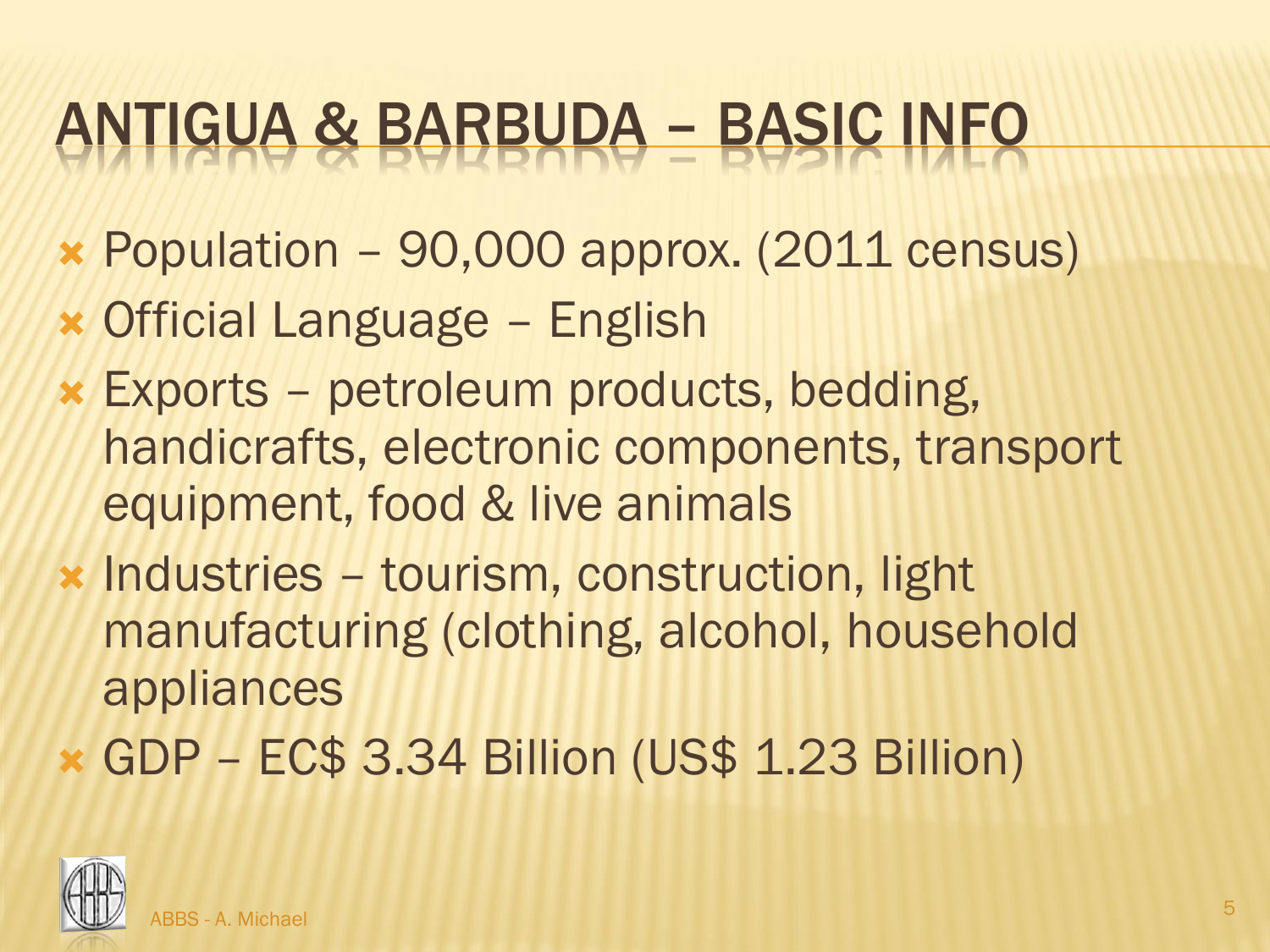- Antigua and Barbuda Bureau of Standards (ABBS) :
	- Established Standards Act (1987) Cap. 411
	- Purpose
		- To prepare and promulgate standards in relation to goods, services, processes and practices.
		- **x Provide a broad base of technical, advisory and** monitoring services for retailers, manufactures and service providers.
		- **× National Metrology Institute**

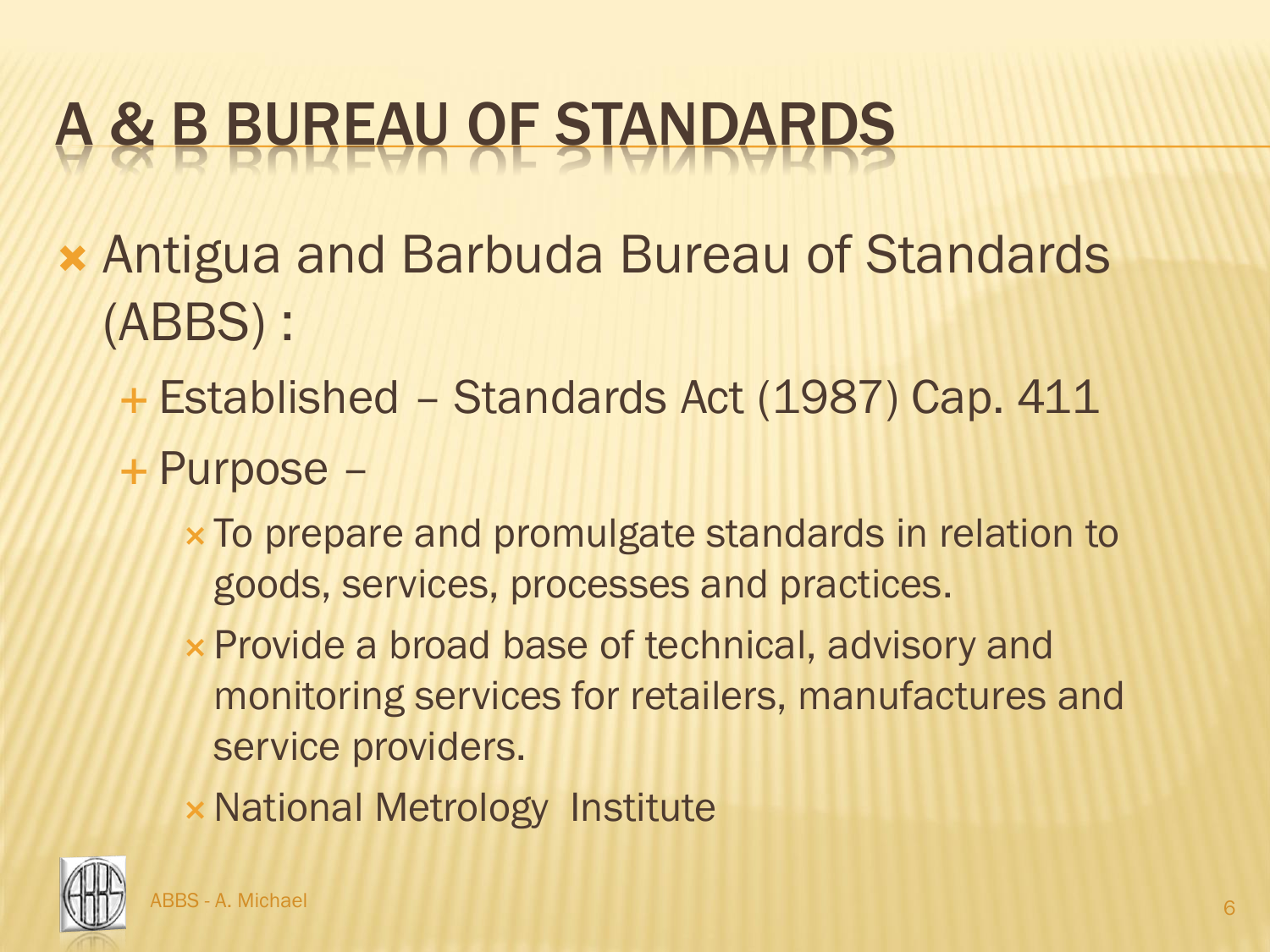#### + Membership in -

- Caribbean Regional Organisation for Standards and Quality ([CROSQ\)](http://www.crosq.org/)
- [Codex Alimentarius](http://www.codexalimentarius.net/web/index_en.jsp) [\(WHO](http://www.who.int/en/)[/FAO\)](http://www.fao.org/)Commission
- **x Inter-American Metrology System ([SIM\)](http://www.sim-metrologia.org.br/)**
- Subscriber Member of the International Organization for Standardization ([ISO\)](http://www.iso.org/iso/en/ISOOnline.frontpage)
- Affiliate Member of the International Electrotechnical Commission [\(IEC\)](http://www.iec.ch/).

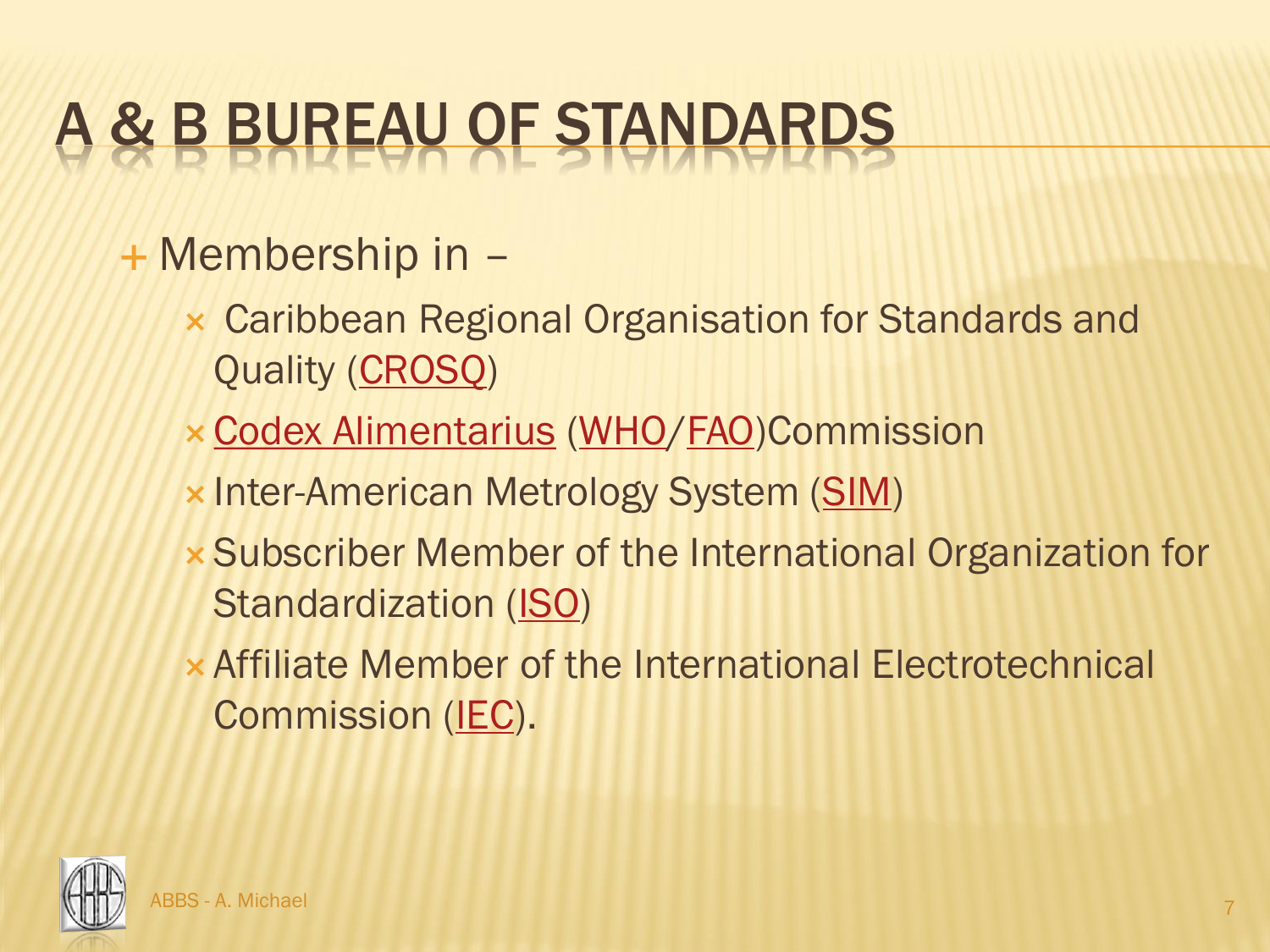- 10 staff (2 x Metrology)
- Office/Lab relocated to Old Parham Road Apr 2013
- Approximately 200 M<sup>2</sup> of open space for offices & labs each
- **x Layout drawings completed by PWD 4th Otr** 2014 – consulting with PTB on lab layout/eqpt.
- Construction to be put to tender

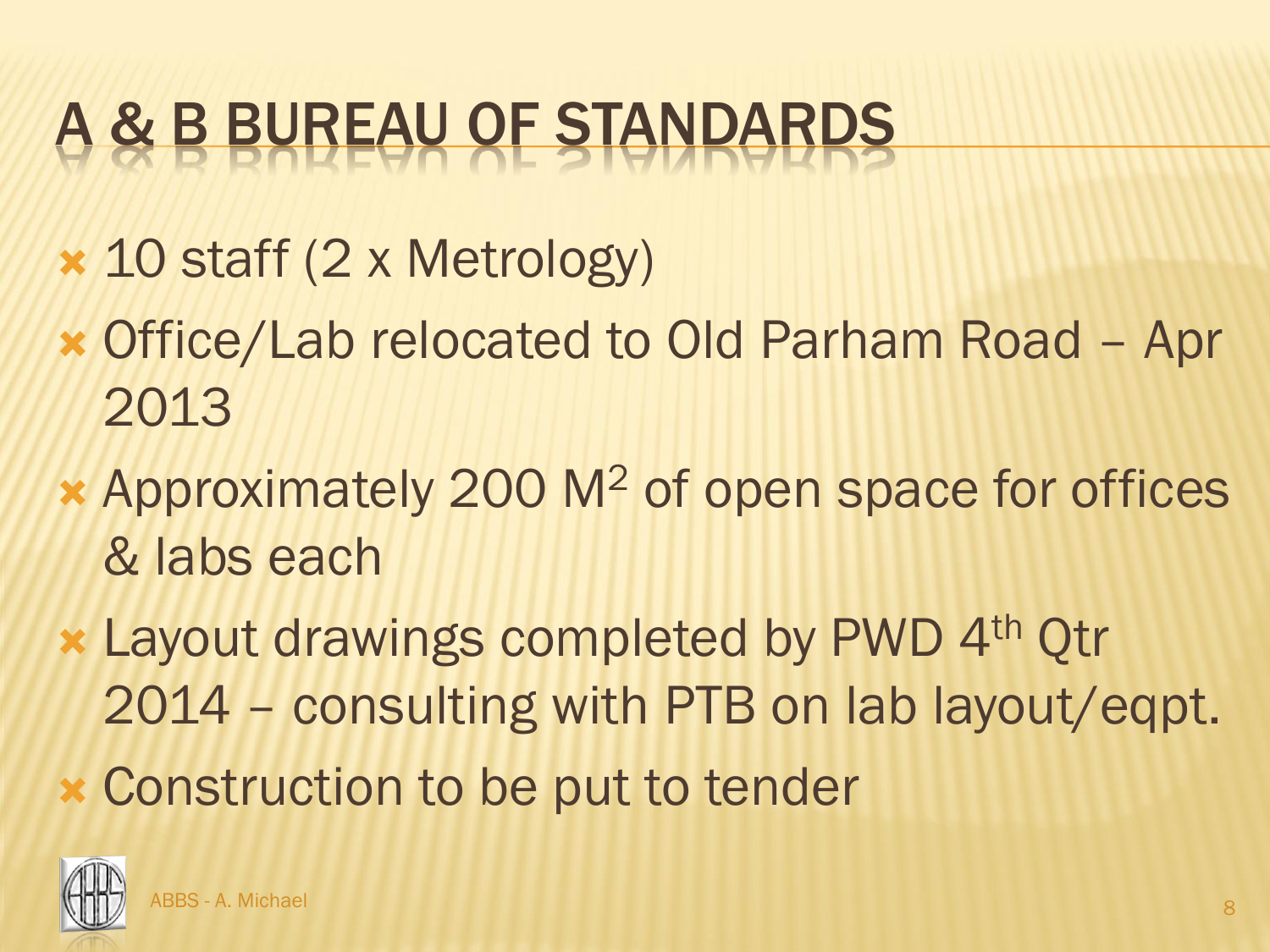### Metrology

- Metrology Act 2007 (passed 2008)
- **× NMI & Legal Metrology Institute (regulations pending)**
- **x Services:** 
	- Verification in Mass & NAWI (airlines, hotels, small businesses)
	- Calibration in Mass (F2 & below) & NAWI (hospital, airline catering, airline/helicopter, small business)
	- EE Testing : refrigerators & lifetime testing of CFLs (2 labs)-to be launched shortly
	- \* Calibration & verification of temperature devices (thermometers)- receiving equipment donated by PTB
- Metrication Programme re-launched October 2011

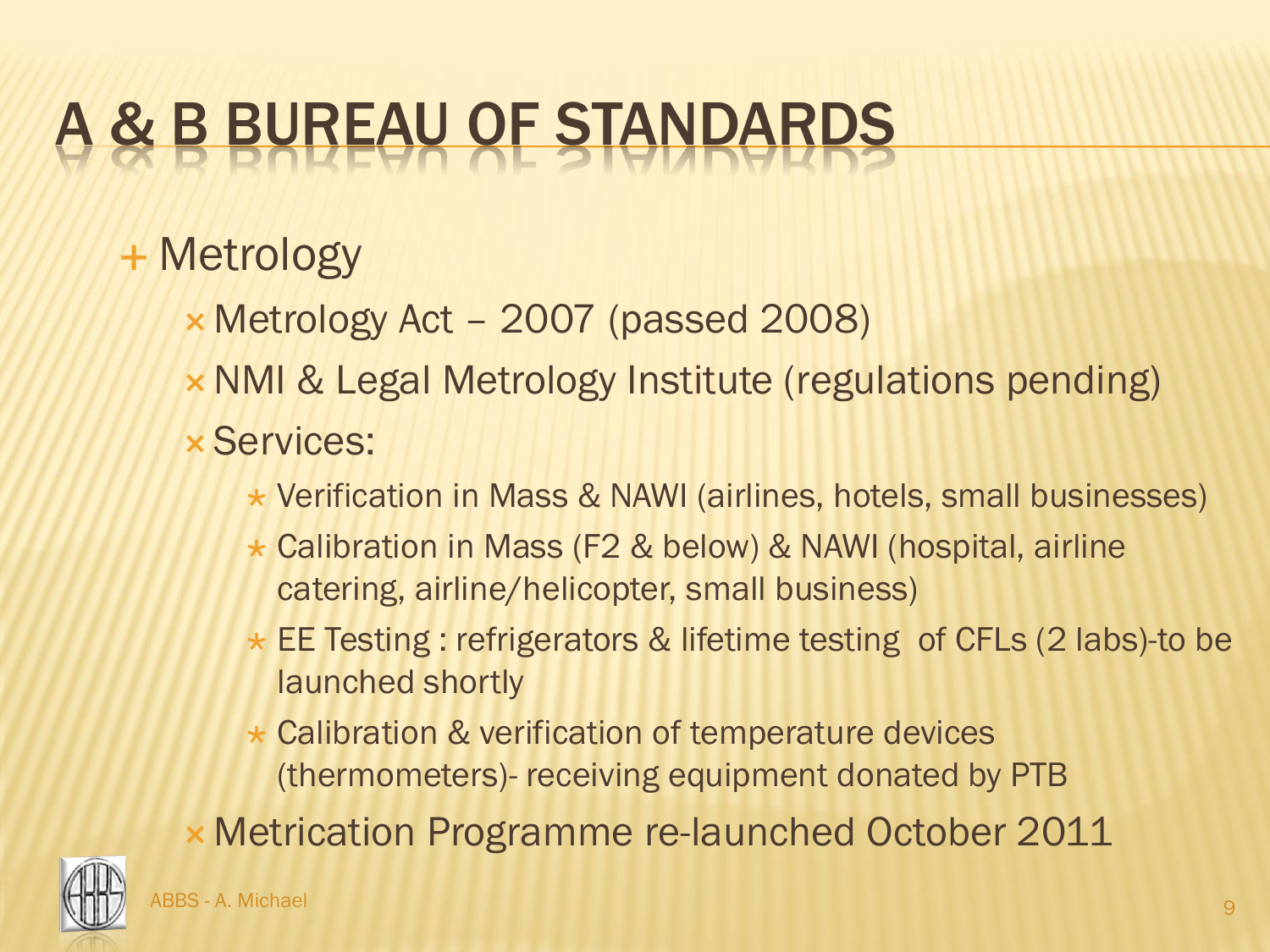## ANTIGUA & BARBUDA – T & F METROLOGY STATUS

- Equipment donated by SIM *September, 2011*
- *Installed January, 2012*
	- *Antigua Computer Technologies Internet Co-location Centre (due pending re-location of ABBS) – Computer/Telecomms/Internet Provider*
- *Administered remotely via Microsoft Remote Desktop & Teamviewer Software*
- *No Services offered currently*

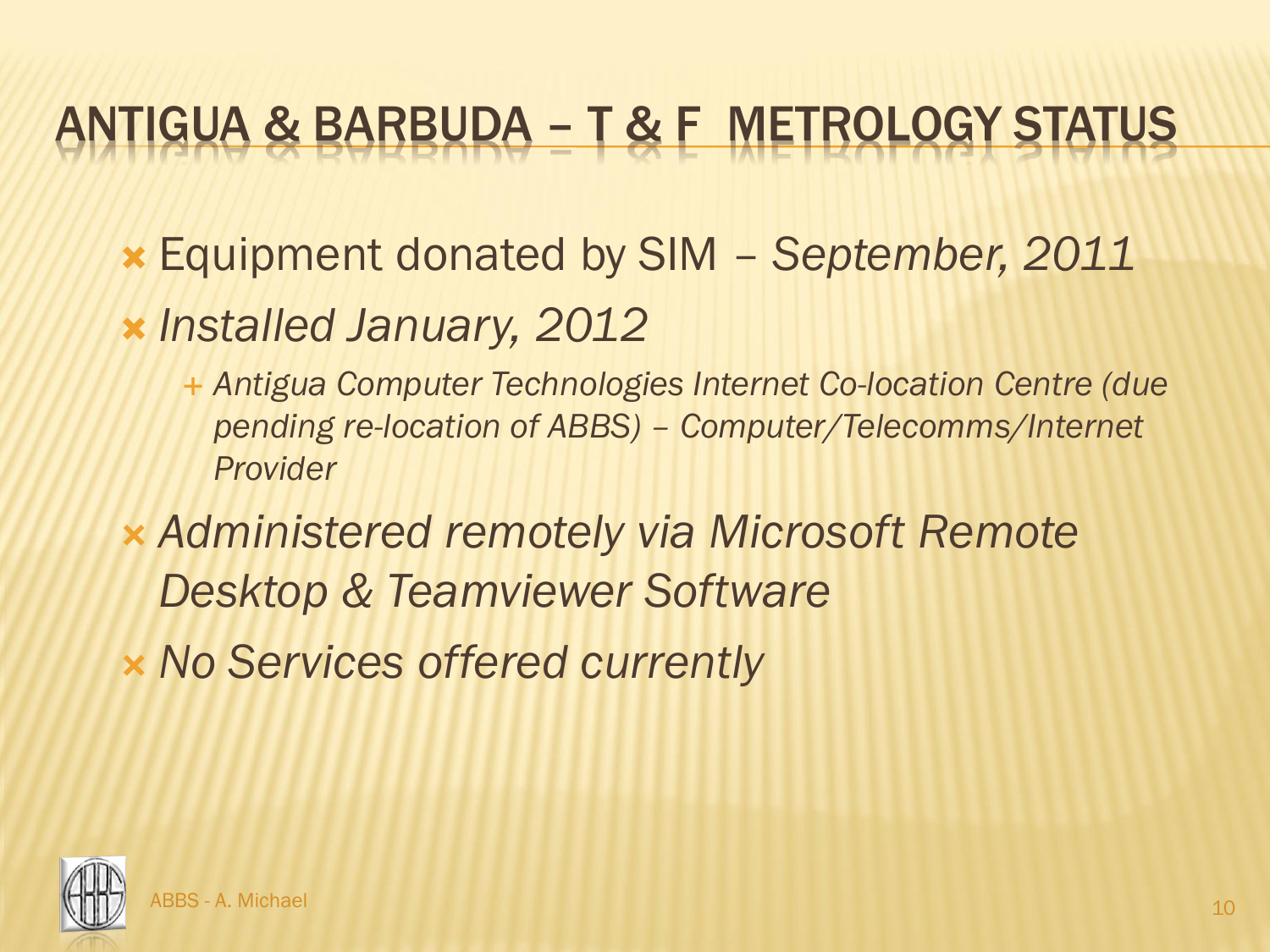## ANTIGUA & BARBUDA – T & F METROLOGY STATUS

#### *Issues/Problems: No Measurement uploads to SIM Servers*

- *Due to tropical storm Gonzalo – power related (2014/08/18)*
- *ISP mistakenly re-assigning IP address (2014/11/17)*

#### *Milestones*

- *Installation of Software to steer Rubidium Standard to SIMT automatically by NIST (July 13, 2012)*
- *Manual steering no longer required & working well*

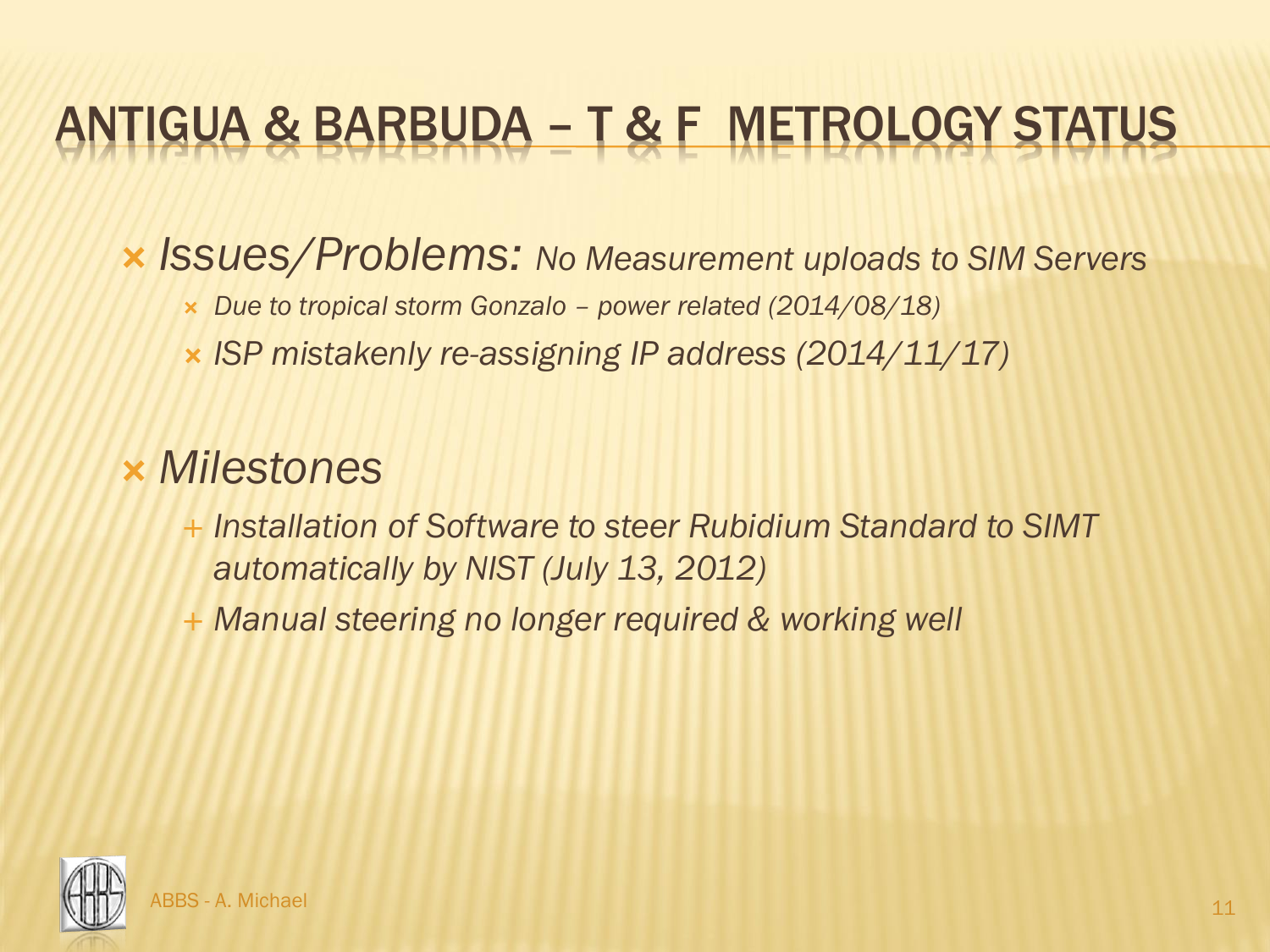## ANTIGUA & BARBUDA – T & F METROLOGY STATUS

#### *Challenges–*

- *Auto restart of measurements after a power failure (?)*
- *Awareness – Business / Industry / Government / Public*
- *Finance to develop services*
- *Human Resource availability and competence*

#### *Future Plans –*

 *Training, Develop Awareness Programmes, Establish and Distribute National Time, Develop & Offer T & F Calibration & other services.*